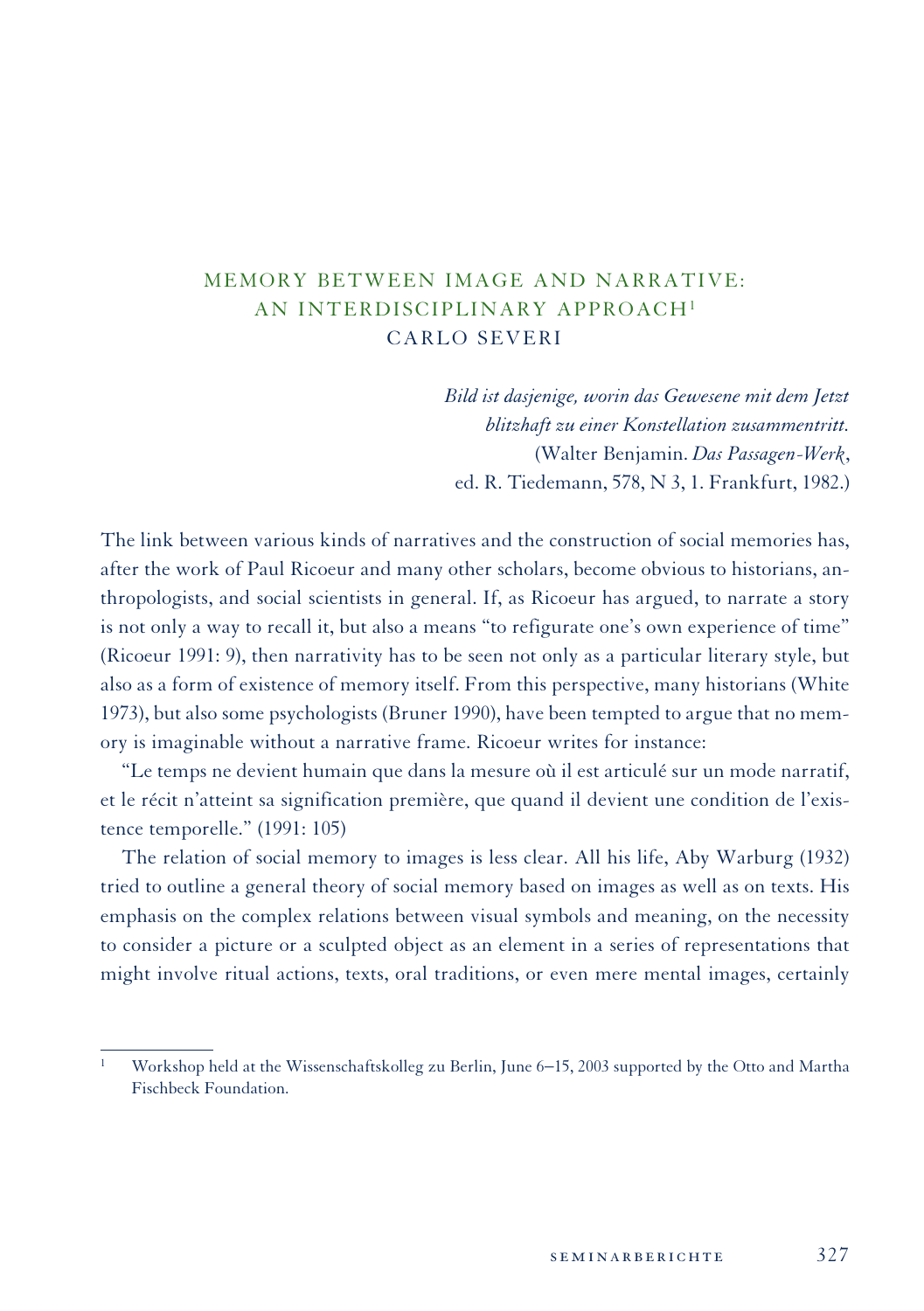is a decisive step toward a new approach to this question. Since his death, however, Warburg's ideas on social memory have been poorly developed, and much has still to be done to understand how a cultural tradition can rely upon images.

However, recent anthropological research on cultural traditions suggests that there are at least two ways of constructing social memories. One works through the narration (and continuous renewal) of a set of stories. The other, often linked to the elaboration of a ritual memory, tends to make a number of relatively stable images more and more complex: more and more "loaded" with meaning, and more and more persistent in time.

The task of the seminar was to approach these aspects of the role of memory in the constitution of a cultural tradition, from three different perspectives. The first is anthropological research, based on empirical fieldwork as well as on comparative analysis of memory techniques and practices in the so-called "oral traditions". The second perspective is the cognitive one. It has become quite clear that no empirical work on "oral traditions" or on other memory-related techniques can afford to ignore what psychologists have to say about the cognitive processes involved in these processes. The third perspective is the historical one: a number of works on writing systems and on the arts of memory in our own history have proved very fruitful, and still are an example for anthropologists interested in these topics.

In accordance with these different perspectives, the Seminar was organized in three sessions:

1. Memory and Cognition for Cultural Traditions

David Rubin, Duke University, NC

*Visual Imagery and Narrative Reasoning: Two Systems that Structure Memories* Pascal Boyer, Washington University in St. Louis, MO *Religious Thought Requires no Memory: Supernatural Concepts as a By-Product of Brain Function*

Katherine Nelson, Columbia University, New York, NY *Individual Memory and Social Narrative: A Developmental View*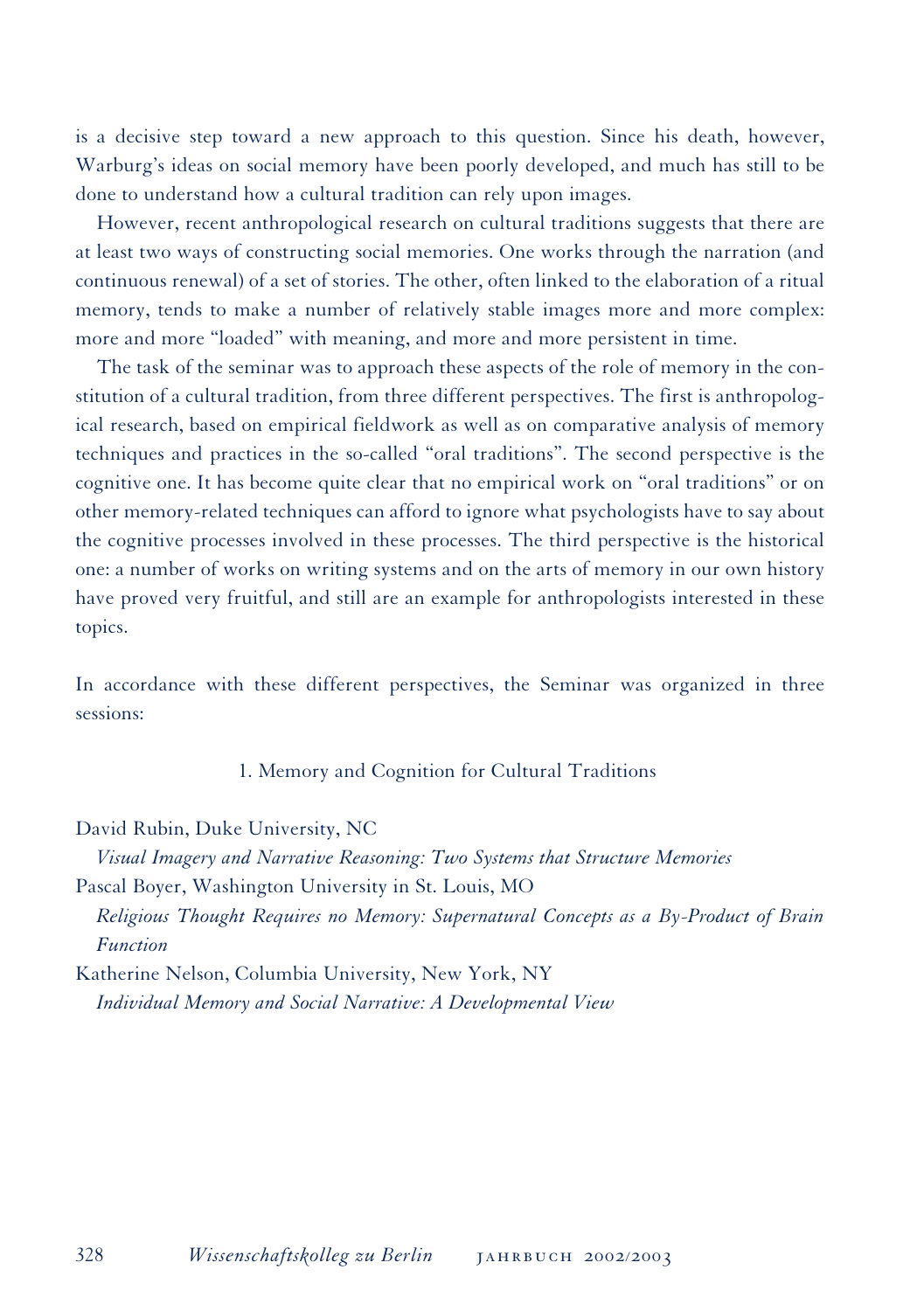2. Iconographies and Oral Traditions: Case Studies in Anthropology

Carlo Severi, Wissenschaftskolleg zu Berlin and Centre National de la Recherche Scientifique, Paris *Image and Narration in the American Indians' Picture-Writing* Michael Oppitz, Zurich/Berlin *Image and Narrative in the Nepali Shamanistic Traditions* Anne-Christine Taylor, Centre National de la Recherche Scientifique, Paris

*Body Painting as a Mnemonic Device: Three Case Studies in Amazonia*

3. Images and Narratives in Early Writing Systems

Jan Assmann, Heidelberg University *Cultural Memory and Cultural Texts* Jean-Jacques Glassner, Centre National de la Recherche Scientifique, Paris *Proper Names and Gods' Names in Writing* Viola König, Dahlem Ethnological Museum, Berlin *Memory Between Image and Narrative: Myths of Origin and Migration Legends from Mesoamerica as Shown in the Codices*

Three main points have emerged from the discussion, which has been lively and productive:

1. A significant number of processes of propagation of representations in a society (though not all, as argued in Boyer's thought-provoking paper) involve mnemonic processes.

2. The narrative and iconic modes of memorizing knowledge, however, are not to be seen as separate ways of mental representation. They seem to interact in very significant ways. Both from the point of view of psychology (Rubin, Nelson) and from the point of view of anthropological research (Severi, Assmann, Taylor, Glassner), it appears that the intervention of iconic traits within a narrative context results in intense saliency. For instance, "sound images" (like repetitions, interjections, etc.) are active even in narration among children, or in monologues, as shown by the case study presented by Katherine Nelson.